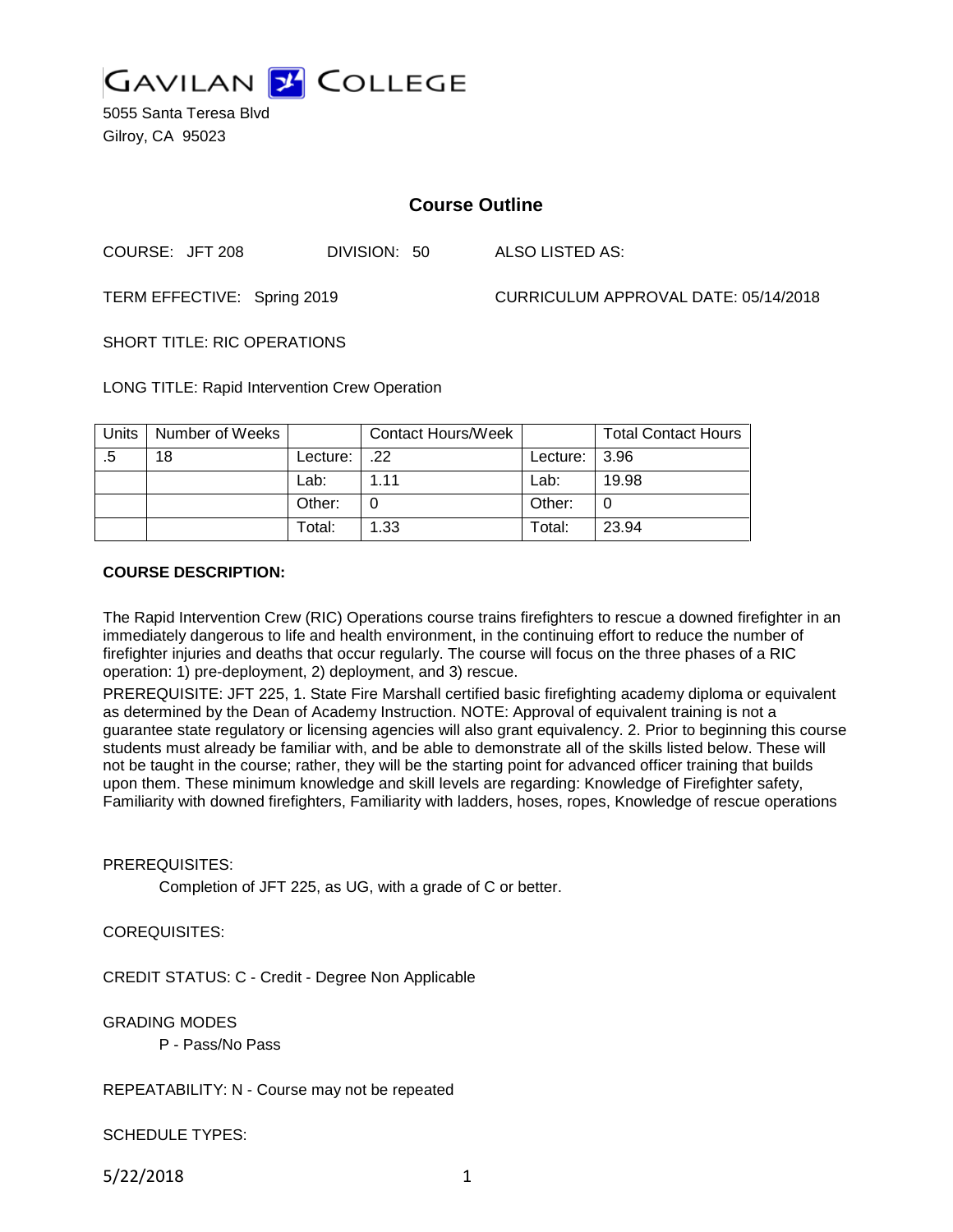- 02 Lecture and/or discussion
- 03 Lecture/Laboratory
- 04 Laboratory/Studio/Activity

## **STUDENT LEARNING OUTCOMES:**

Employ techniques for conducting a RIC pre-deployment and procedures for conducting rescue operations once a downed firefighter is located, including assessment and extrication from the structure .

Measure of assessment: Skill Demonstration, Scenario Training

Year assessed, or planned year of assessment: 2018

Institution Outcome Map

3. Information Competency:

3.1 Students will use printed materials, personal communication, observation, and electronic resources to find and evaluate information.

3.2 Research: Students will do research at a level that is necessary to achieve personal, professional, and educational success.

3.3 Technological Competency: Students will use technological applications to find, organize, and present information effectively.

## **CONTENT, STUDENT PERFORMANCE OBJECTIVES, OUT-OF-CLASS ASSIGNMENTS**

Curriculum Approval Date: 05/14/2018

- Lecture Content:
- I. The RIC Mindset
- A. Developing the RIC Mindset
- B. Proactively-Reactive
- C. Don't Compound the Problem
- II. Predeployment Concepts
- A. Size-up
- B. Tools and Equipment
- C. Tool Cache Placement
- D. Staying Mobile (Staying Rapid)
- E. Tools and Equipment Summary
- F. Softening the Building

Lab Content:

- I. Deployment
- A. RIC Search Procedures
- B. Search Line System Deployment
- C. Point-to-point Search Line Deployment
- D. Specific Area Search
- E. Air Management Procedures
- F. Thermal Imaging Camera Operations
- G. Communicating with the Downed Firefighter
- II. Rescue Operations
- A. Downed Firefighter Assessment and Air Delivery
- B. Air Delivery
- C. Last Resort Air Delivery Options
- D. Moving a Downed Firefighter
- E. Multi Application Service Tool (MAST)
- F. Stairs
- G. Ladders
- 5/22/2018 2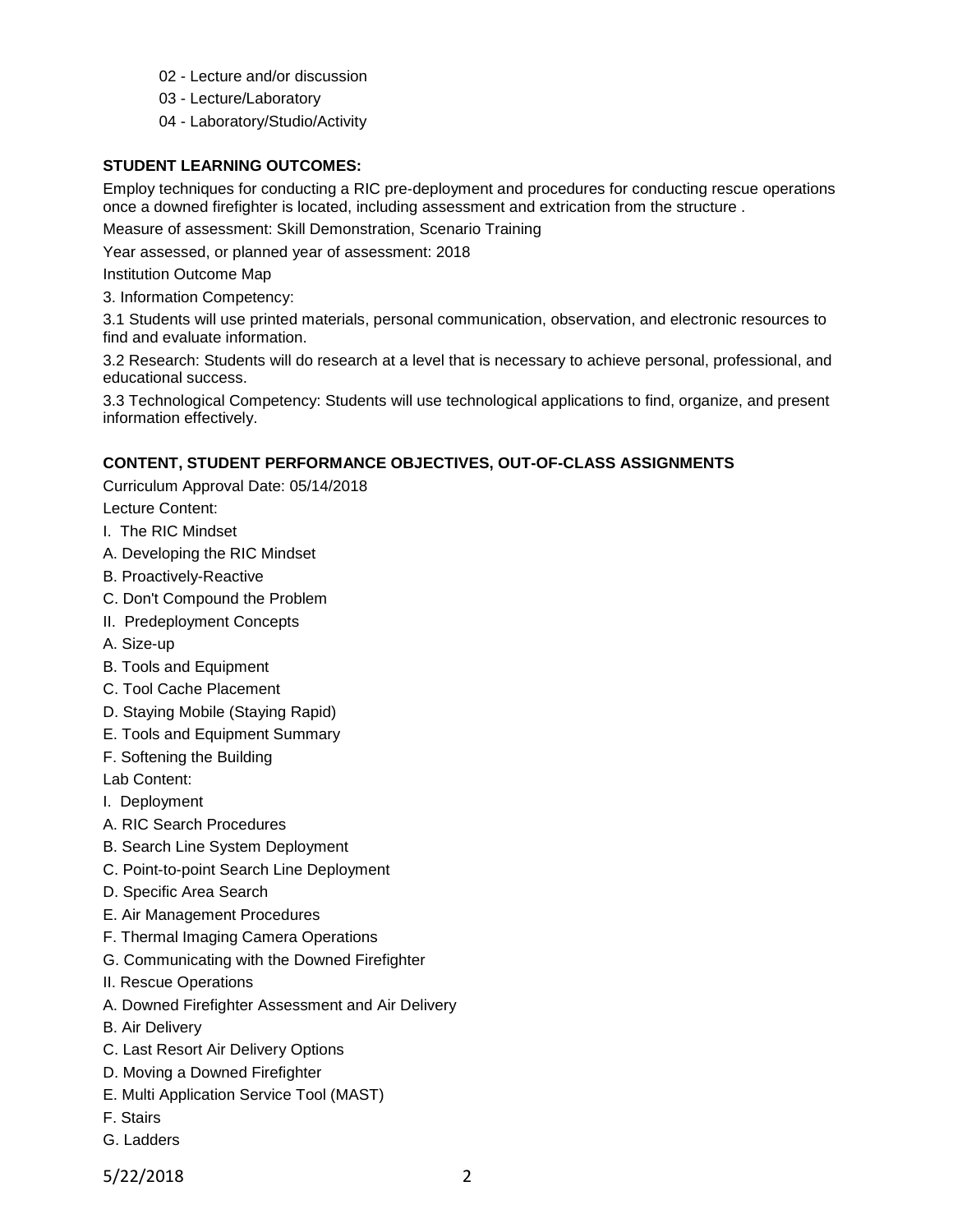- H. Collapse
- I. Firefighter through the floor
- J. Rescue from a Confined Area
- IV. RIC Operations Skills
- A. Personal Protective Equipment, Tools, and Equipment
- B. Site Preparation
- C. What's in your Pockets?
- D. RIC Size-up
- E. PAC CAN
- F. Fall Protection
- G. Skill #1: Size-up and Assemble a Mobile Tool Cache
- H. Skill #2: Downed Firefighter Assessment (PAC CAN)
- I. Skill #3: RIC Air Delivery
- J. Skill #4: Search Line Deployment
- K. Skill #5: Dragging a Downed Firefighter, One Rescuer
- L. Skill #6: Dragging a Downed Firefighter
- M. Skill #7: Packaging and Moving a Downed Firefighter Utilizing Rescue Loops
- N. Skill #8: Packaging And Moving a Downed Firefighter Utilizing a Drag Sled
- O. Skill #9: Packaging And Moving a Downed Firefighter Utilizing a MAST
- P. Skill #10: Dragging a Downed Firefighter Down Stairs
- Q. Skill #11: Dragging a Downed Firefighter Up Stairs
- R. Skill #12: Feet-first Ladder Carry
- S. Skill #13: Seated Carry with SCBA Removal
- T. Skill #14: Head-first Ladder Carry
- U. Skill #15: Rescue from a Confined Area
- V. Skill #16: Rescuing Through the Floor Hose Method
- W. Skill #17: Rescuing a Conscious/Injured Firefighter Through the Floor Hose Method
- X. Skill #18: Rescuing an Unconscious Firefighter Through the Floor Hose Method
- Y. Skill #19: Rescuing a Firefighter through the Floor Rope Method
- V. RIC Operations Evolutions
- A. Evolution 1: Pittsburg
- B. Evolution 2: Tarver
- C. Site-specific Evolutions 3 and 4

# **METHODS OF INSTRUCTION:**

lecture, lab, scenario training

# **OUT OF CLASS ASSIGNMENTS:**

Writing:

List tools and equipment used in RIC pre-deployment.

Required Outside Hours:

Assignment Description:

Reading:

Review procedures for performing an assessment on a downed firefighter during rescue operations. Required Outside Hours:

Assignment Description:

Outside:

Practice RIC Operations skills such as size up, downed firefighter assessment, packaging and moving downed firefighter, and ladder carries.